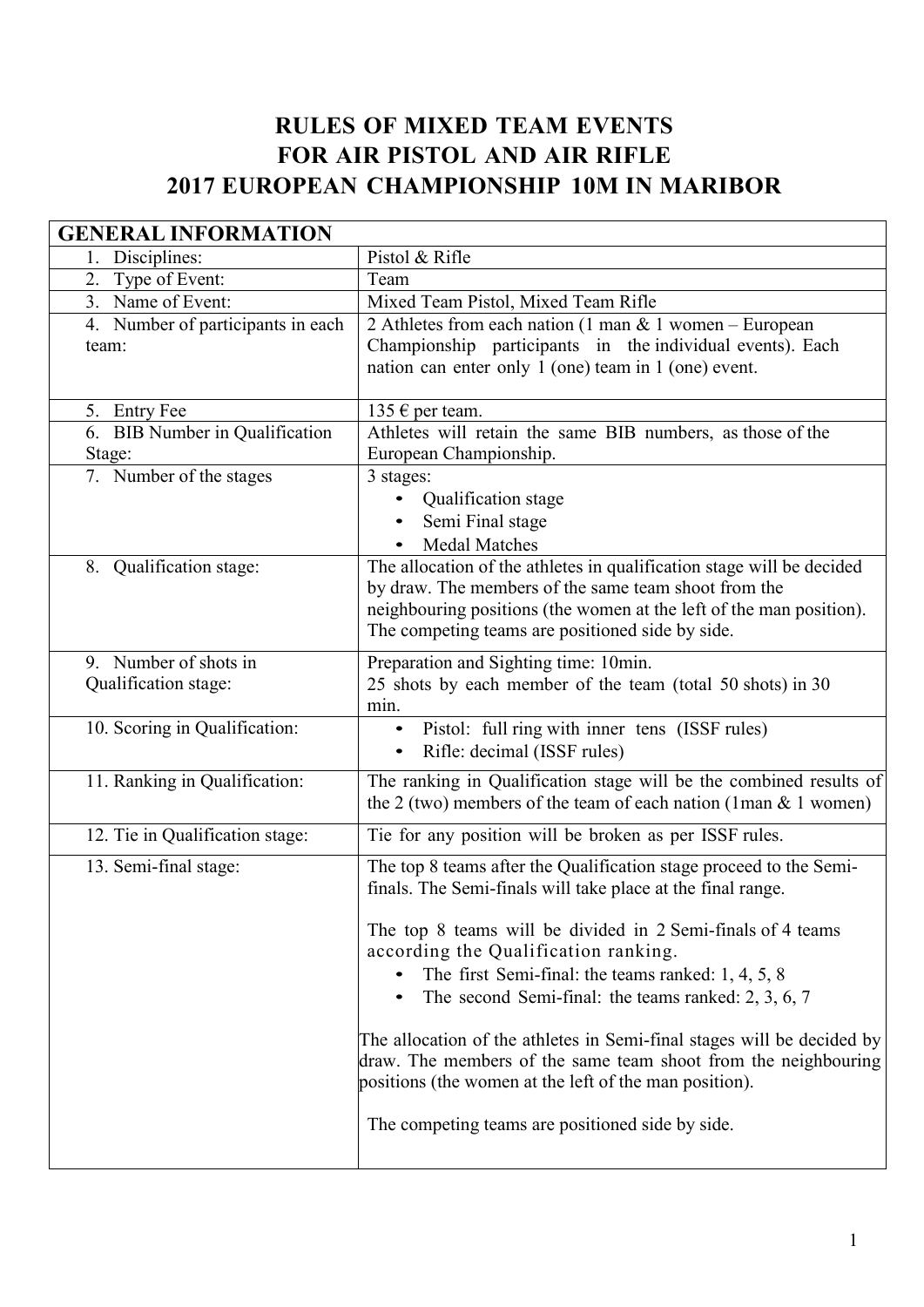| 14. Scoring in semi-final:         | Decimal scoring.                                                                                                                                                                                                                                                                                                                                                                                                                                                                                                                                                                                                                                 |
|------------------------------------|--------------------------------------------------------------------------------------------------------------------------------------------------------------------------------------------------------------------------------------------------------------------------------------------------------------------------------------------------------------------------------------------------------------------------------------------------------------------------------------------------------------------------------------------------------------------------------------------------------------------------------------------------|
|                                    | Scoring starts from zero $(0)$<br>The ranking will be decided by the combined result of the 2<br>members of the team of each nation $(1 \text{ man } \& 1 \text{ woman})$ .                                                                                                                                                                                                                                                                                                                                                                                                                                                                      |
| 15. Number of shots in semi-final: | Preparation and sighting time: 3min.<br>First elimination stage:<br>2 series of 3 shots (6 shots) by each member of the team in<br>150 sec.<br>Followed by 2 shots in 100 sec.<br>The lowest ranking team is eliminated<br>After another 2 shots in 100 sec. the next lowest ranking<br>team is eliminated.<br>Second stage:<br>After the elimination of $3nd$ ranked team, the remaining two<br>teams will continue to shoot 2 shots to complete the semi-<br>final. (Total 12 shots).<br>The winner teams of the semi-finals will qualify for the Gold Medal<br>match.<br>The two teams in $2nd$ place of the semi-finals will qualify for the |
|                                    | Bronze Medal match.                                                                                                                                                                                                                                                                                                                                                                                                                                                                                                                                                                                                                              |
| 16. Ranking after semi-final stage | The two eliminated teams of the two semi-finals will be ranked in<br>$5$ " to $8$ " places according their semi-final results.                                                                                                                                                                                                                                                                                                                                                                                                                                                                                                                   |
| 17. Tie in semi-final stage        | Tie for elimination will be broken by shoot-off as per ISSF rules.<br>Each Team will appoint from among its 2 members, the athlete who<br>will shoot- off (either man or woman), in a time limit of 10 seconds<br>to decide, who will shot, (by raising the hand) otherwise a zero will<br>be given.<br>In case of a tie, for the $5th$ to $8th$ places, the tied teams will be<br>ranked according to their qualification ranking.                                                                                                                                                                                                              |
| 18. Medal matches:                 | The Bronze Medal Match will be shot first, followed by the Gold<br>Medal Match.                                                                                                                                                                                                                                                                                                                                                                                                                                                                                                                                                                  |
| 19. Scoring in Medal Matches:      | Decimal scoring.<br>The ranking of each shot will be decided by the combined result<br>of the 2 members of the team of each nation $(1 \text{ man } \& 1 \text{ woman})$ .<br>The winning team of each shot receives 1 point. The winner team<br>has to get 5 points with at least a one-point advantage.                                                                                                                                                                                                                                                                                                                                        |
| 20. Tie in Medal Matches:          | In case of the tie after a shot no point is awarded and the next shot<br>must be called.                                                                                                                                                                                                                                                                                                                                                                                                                                                                                                                                                         |
| 21. Bronze Medal Match:            | After 4min. change over time, the 2 teams from the $2nd$ place at the<br>semi-finals will take part in the Bronze Medal Match (positions C<br>and D for the team from the $1st$ semi-final and positions E and F<br>for the team from the $2nd$ semi-final)<br>1min. Preparation time (no sighting shot)<br>50sec. for each shot<br>Duel between the 2 teams.<br>After 5 points, the winner team will be the Bronze Medallist.                                                                                                                                                                                                                   |